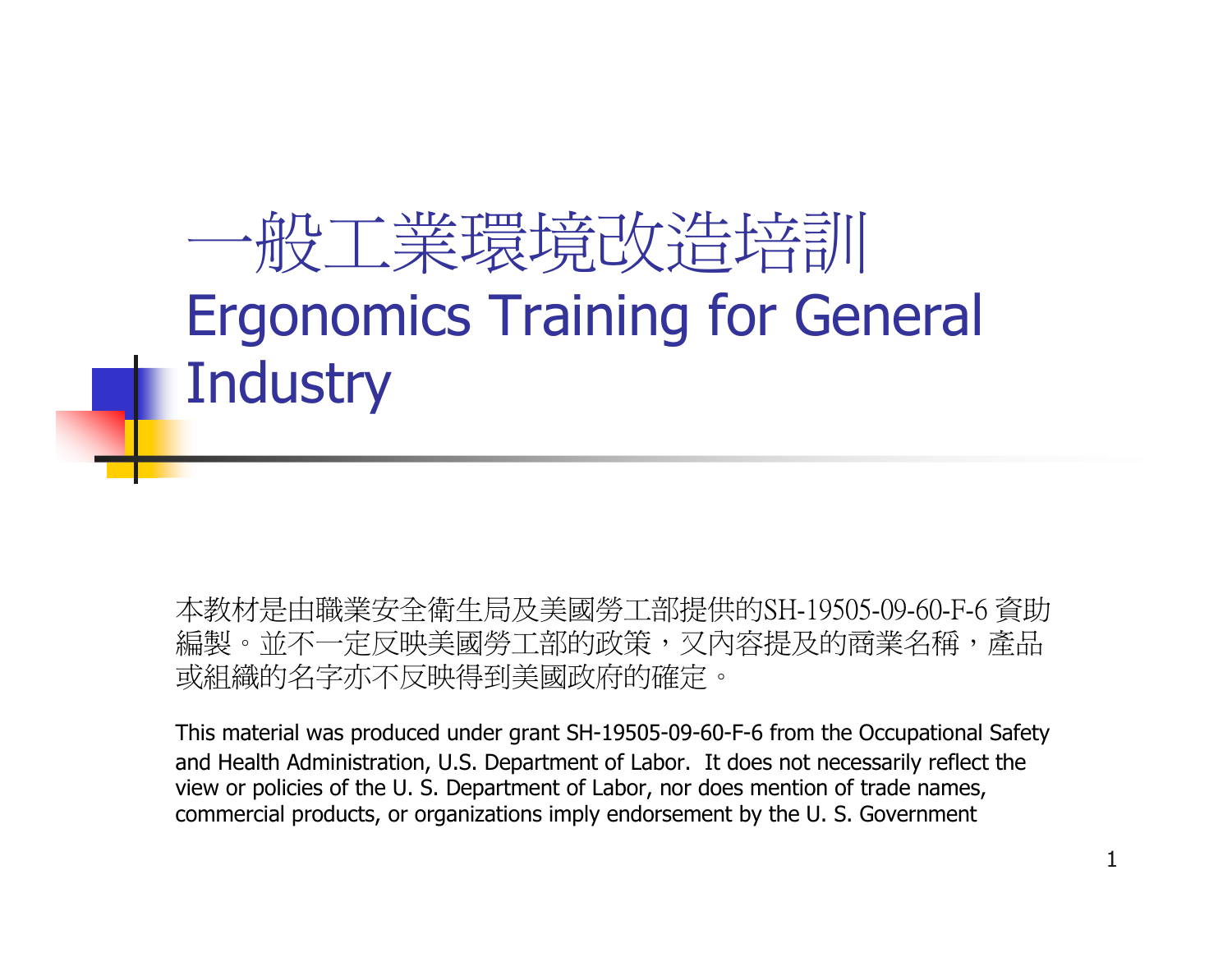

- 1. 了解環境改造及骨胳肌肉病變的徵狀 To understand ergonomics and symptoms of the Musculoskeletal **Disorders**
- 2.了解環境改造的風險因素

To understand ergonomic risk factors

. 了解及討論環境改造可解決的辦法 3.

To understand and discuss possible ergonomic solutions

4.了解及討論工人採取「行動」的步驟

To understand and discuss the "action" step for the workers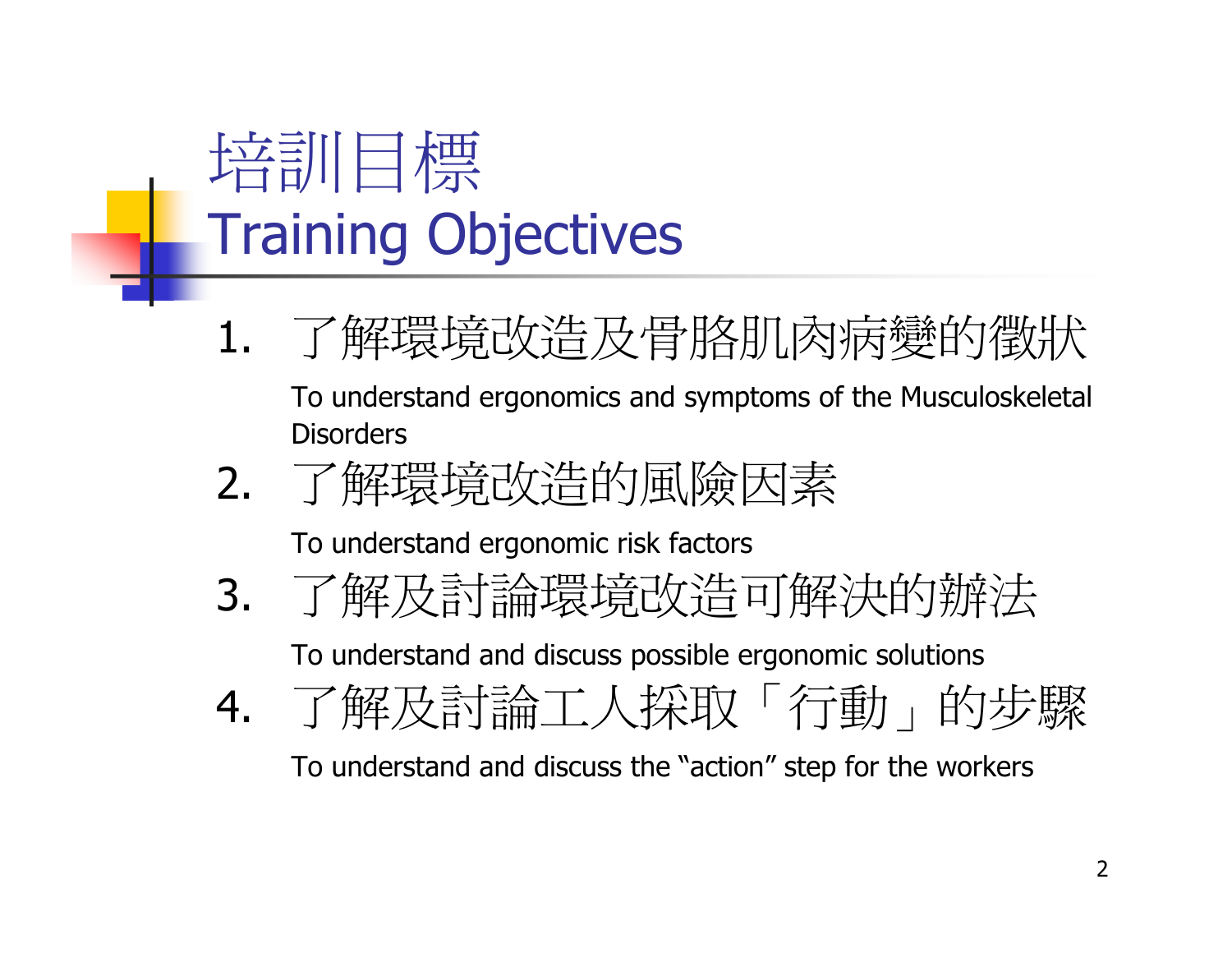環境改造是甚麼? What is Ergonomics?

將工作配合工人的一門科學

A science of fitting jobs to the workers.

 集中於設計工作站,工具及工序以達到安全,舒適及有效率的環境

 It focuses on designing workstations, tools and work tasks for safety, efficiency and comfort.

■ 環境改造尋求方法去降低勞累,同時增進舒 適,生產力,工作上的滿足感及安全度

 Ergonomics seeks to decrease fatigue and injuries, along with increasing comfort, productivity, job satisfaction, and SAFETY.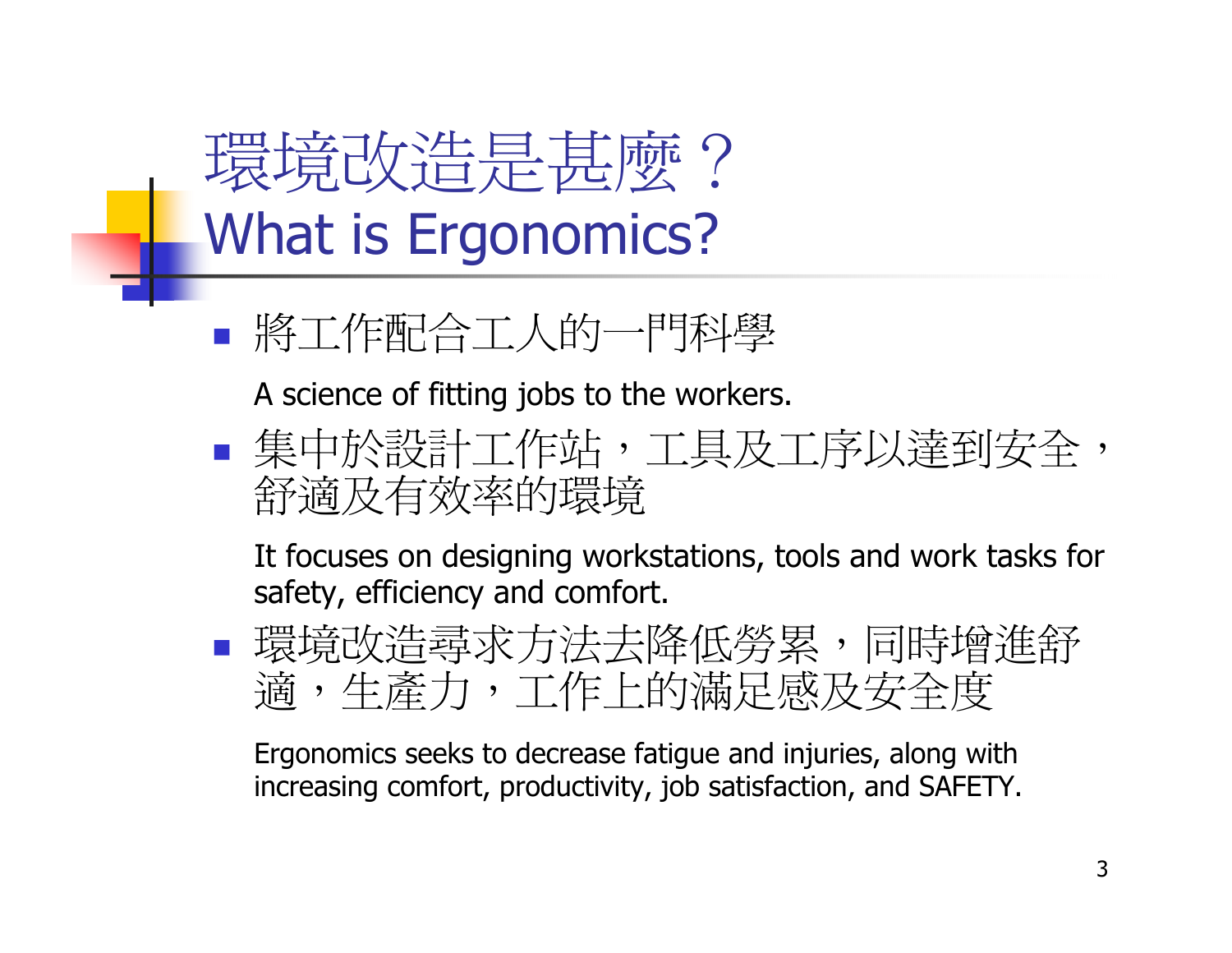甚麼是骨骼肌肉病變? What are Musculoskeletal Disorders?

**Service Service**  由於不當行動或不依環 境改造原則而造成的肌肉,腱 ,韌帶 ,關節 ,<br>神經及椎間盤受傷或加 神經及椎間盤受傷或加劇傷痛

Injuries to the muscles, tendons, ligaments, joints, nerves and discs that are caused or aggravated by our actions and/or environment that does not follow ergonomic principles.

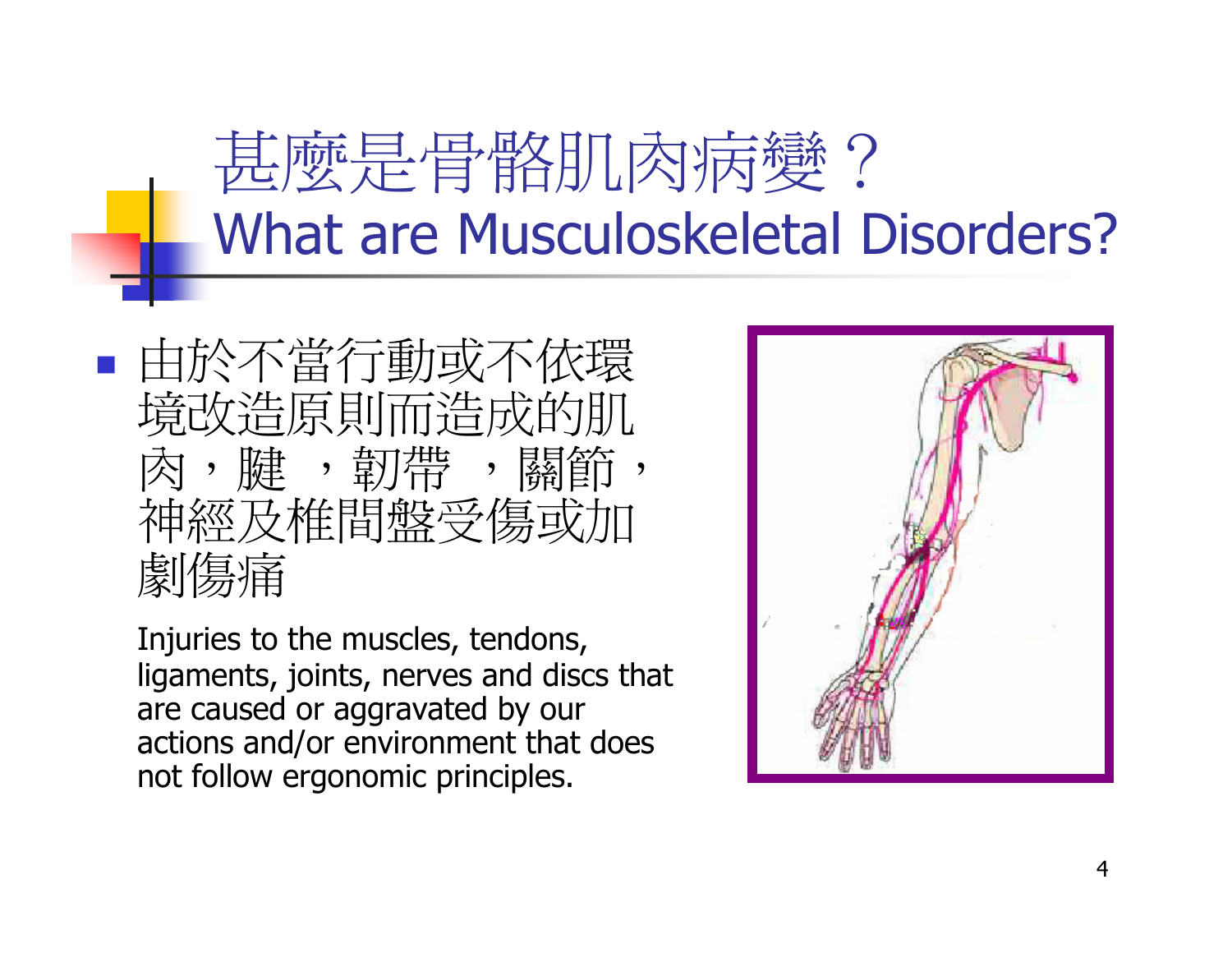環境改造可以幫助那些一般性的受傷?What are common injuries that ergonomics can help?

T. 由於不當行動或不依環境改造原則而造成的肌肉,腱 , 韌帶 帶 ,關節,神經及椎間盤<br>變或加劇傷痛 病變或加劇傷痛

 Disorders to the muscles, tendons, ligaments, joints, nerves and discs that are caused or aggravated by our actions and/or environment that does not follow ergonomic principles.

T. ■ 這又名叫「骨骼肌肉病變」

Also known as "MusculoSkeletal Disorders".

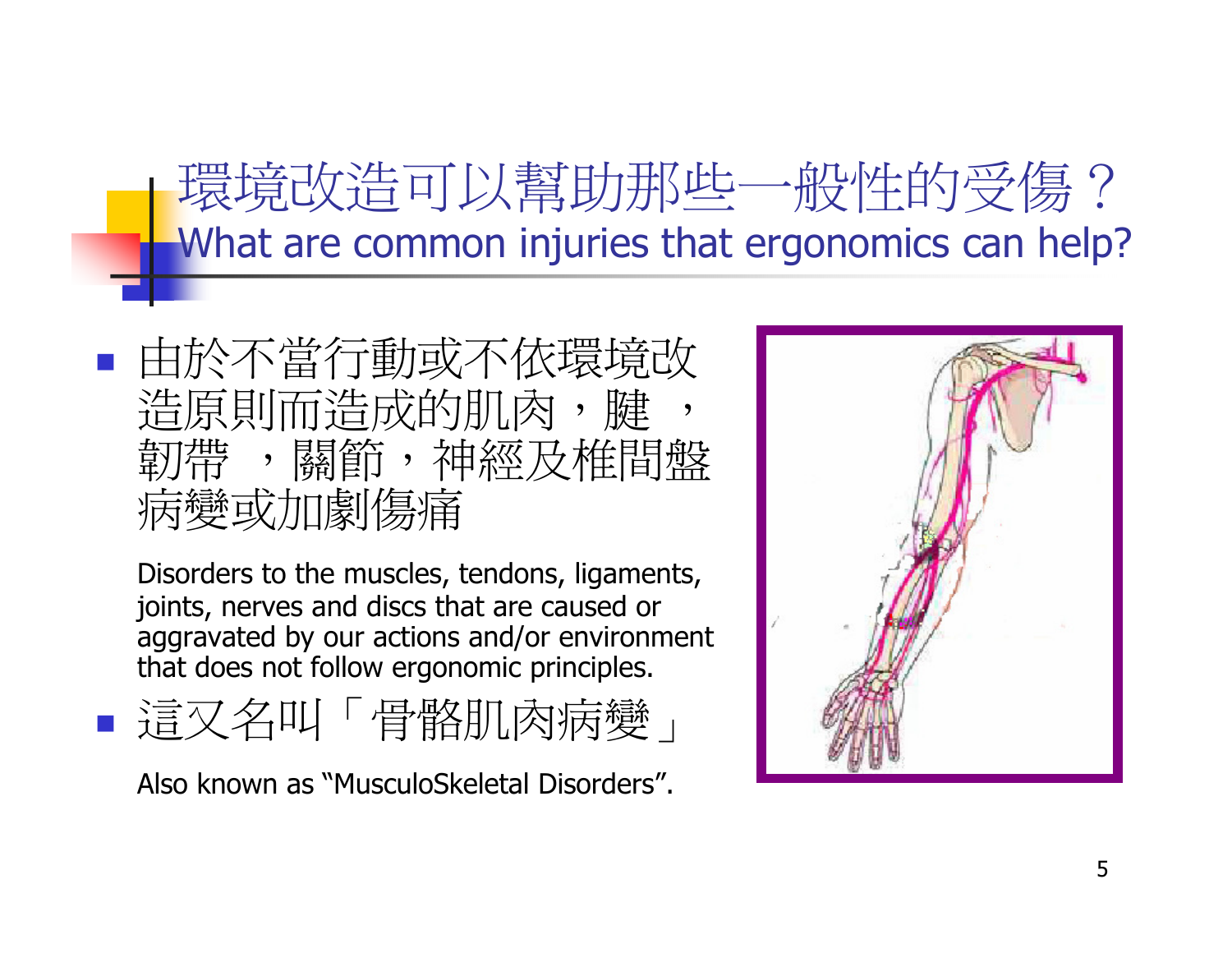

- $\overline{\phantom{a}}$ ■ 肌肉 提供身體各部份動力Muscles – Provide the power for you to move your body parts
- 腱ния в постановите на селото на селото на селото на селото на селото на селото на селото на селото на селото на – 骨與骨之間的連結,以穩定關節Ligaments – Connects bone to bone, stabilizing the joints
- ■ 韌帶 靭帶 - 肌肉與骨胳之間的「滑輪 」協助身體各部<br>份的活動

Tendons – "Pulleys" that attach muscle to bone, helping to move body<br>parts parts

 關節骨與骨之間的連接

Joints – Connection between bones.

 神經–腦部與身體其他各部份的通訊

 Nerves – Carry messages between the brain and other parts of the<br>bodv. body.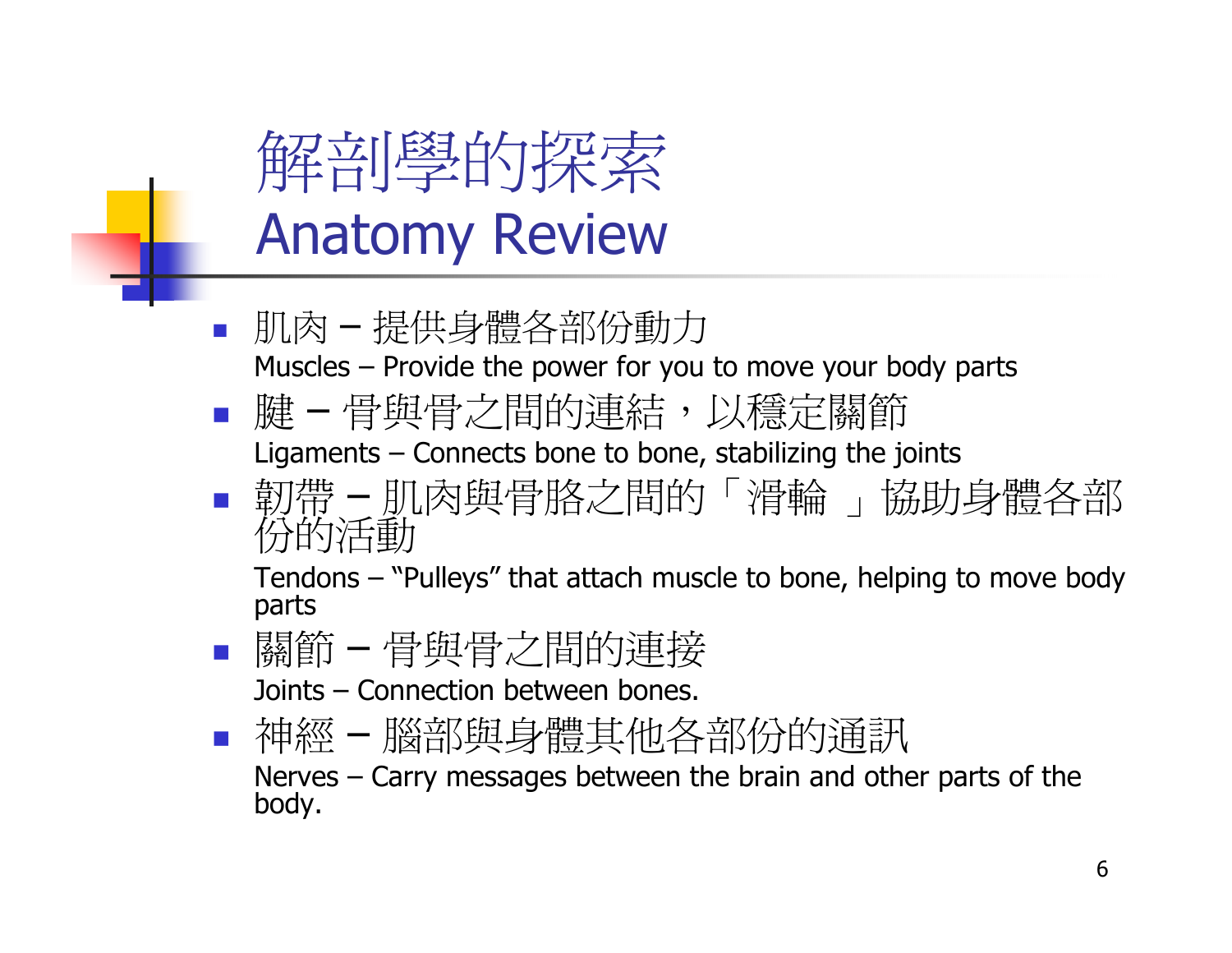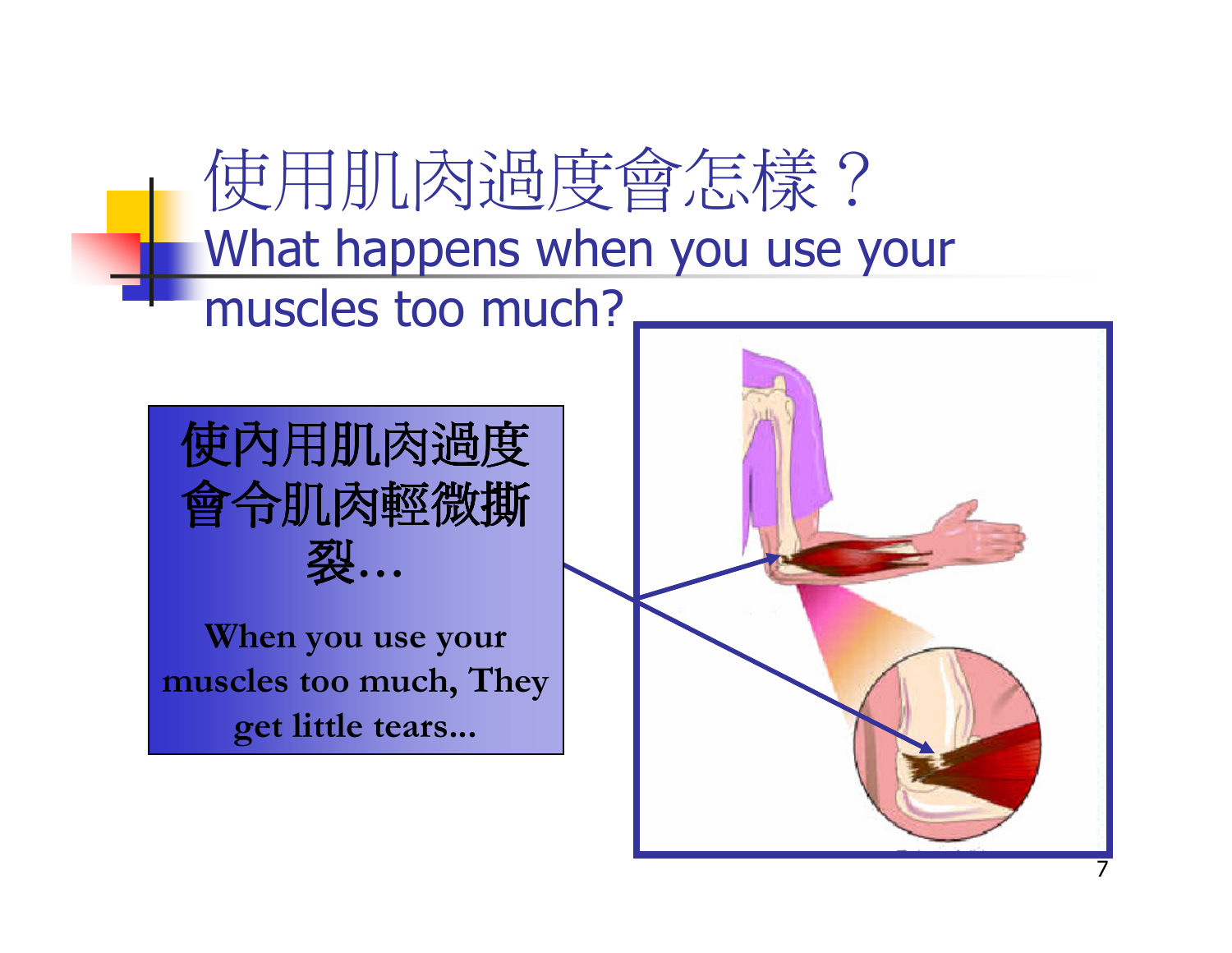

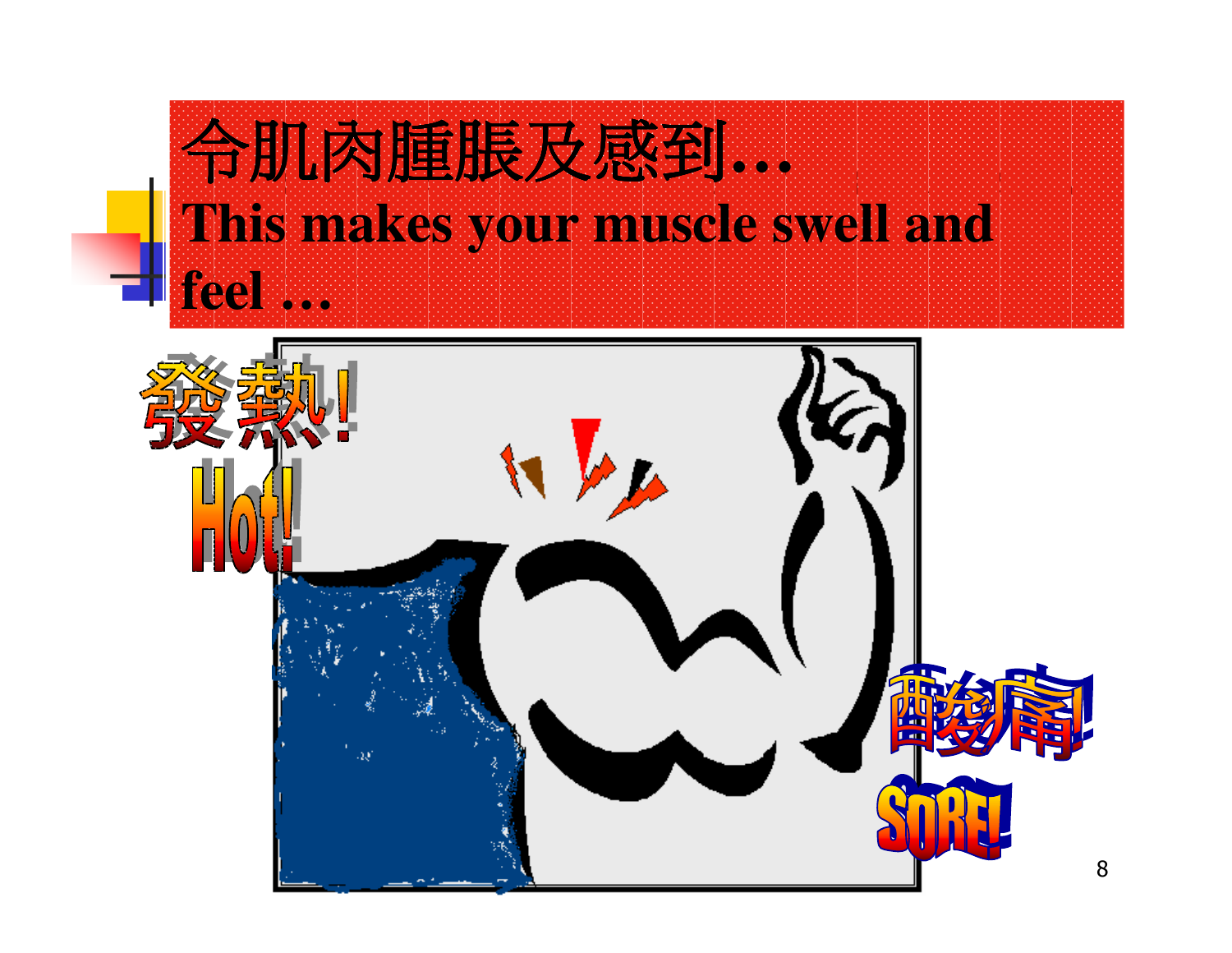這是骨骼肌肉病變的警號: These are the warning signs of MusculoSkeletal Disorders:





9

妳若有任何上述的徵狀,就要採取行動了!<br>vou feel any of these symptoms, it's time to take acti If you feel any of these symptoms, it's time to take action!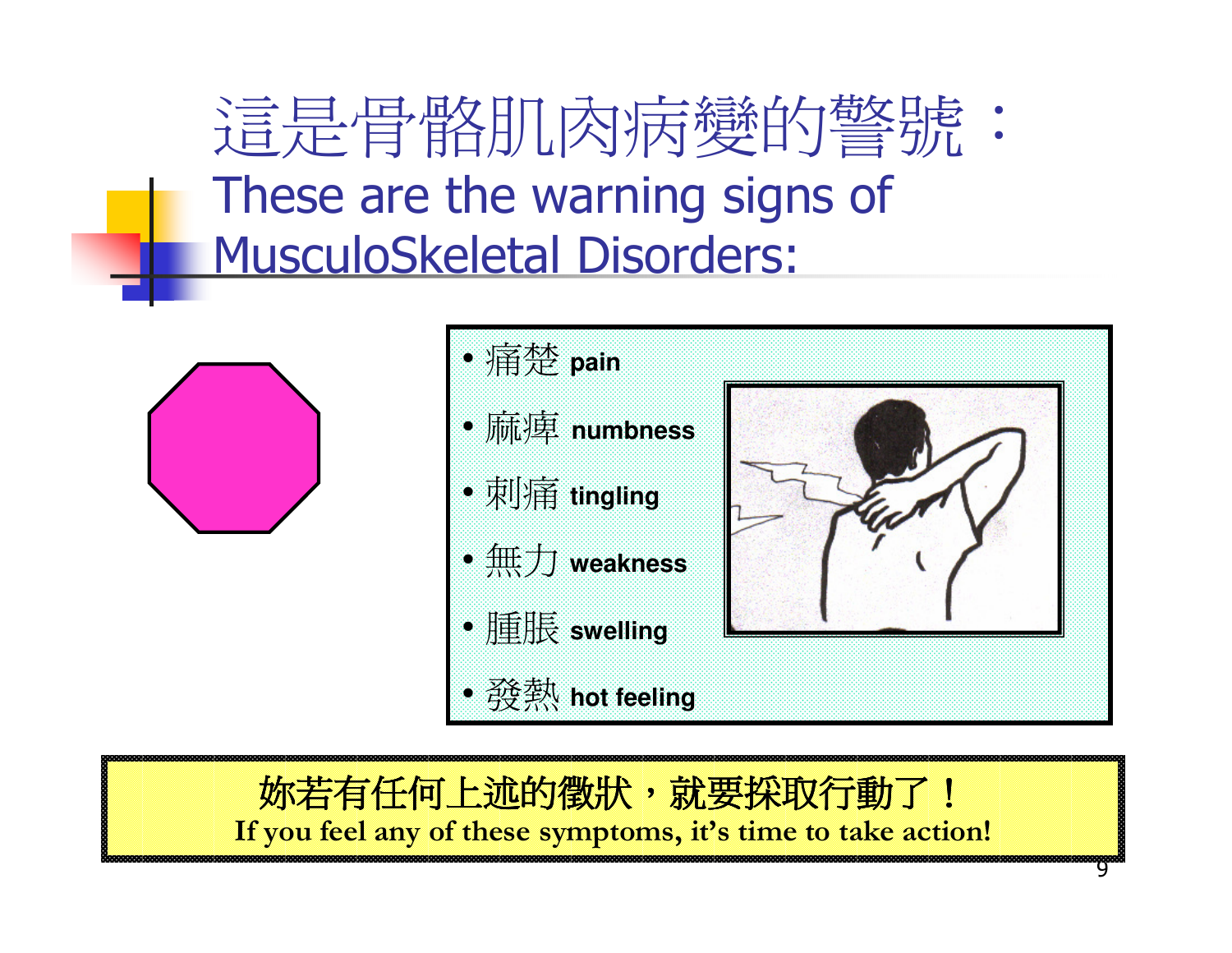

徵狀越長不獲治療,則日後越難治好! The longer you have symptoms !without treatment, the harder it will get to treat them successfully later!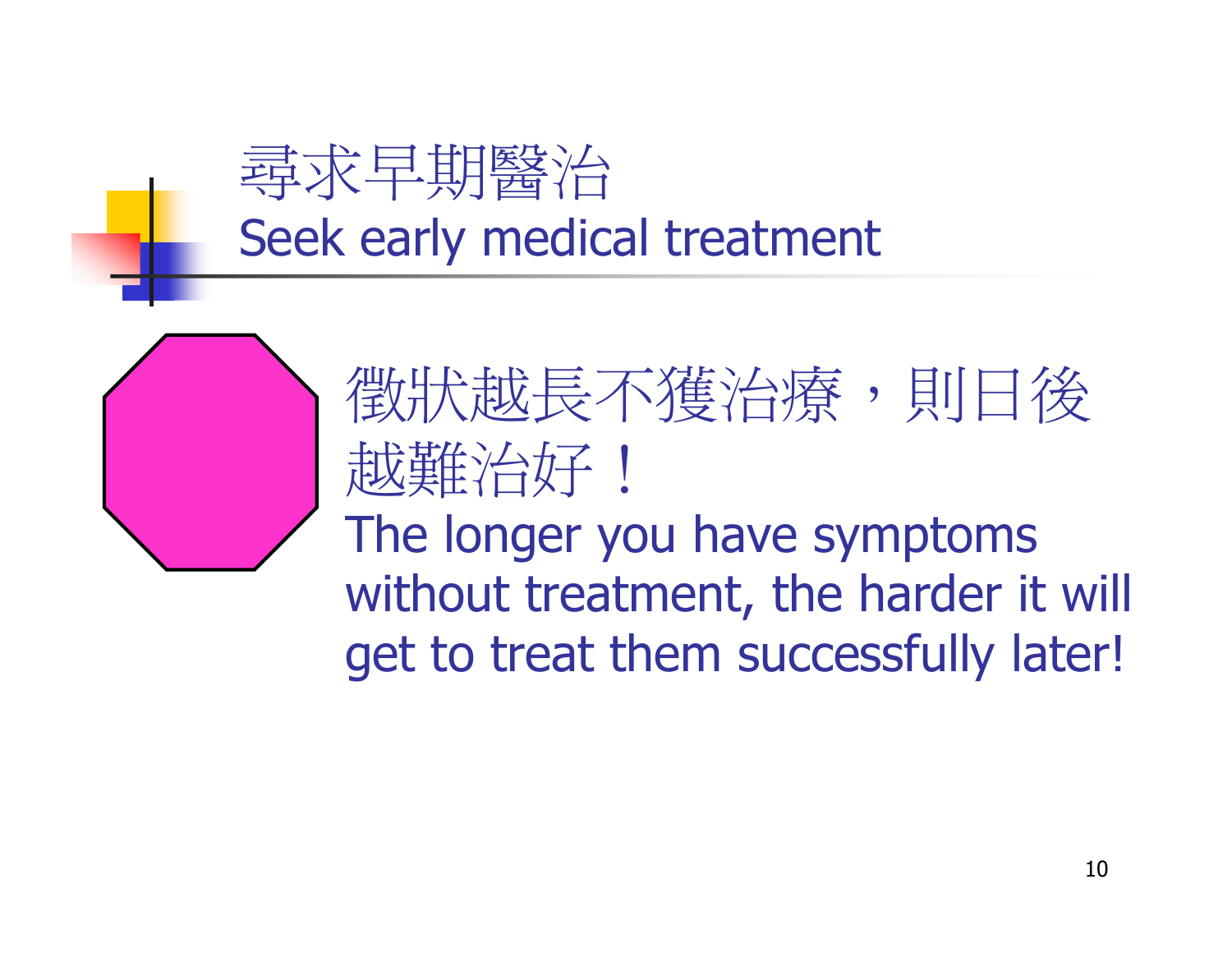預防工作上的骨骼肌肉病變To Prevent MSD at work

■ 找出環境改造風險因素

#### Identify ergonomic risk factors

 $\Box$ ■ 環境改造風險因素是引致身體勞損, 導致受 傷的工作環境

Ergonomic risk factors are workplace situations that cause wear and tear on the body and can cause injury

**Service Service** ■ 尋找方法去減少或消除這些因素

Work on finding ways to reduce or eliminate them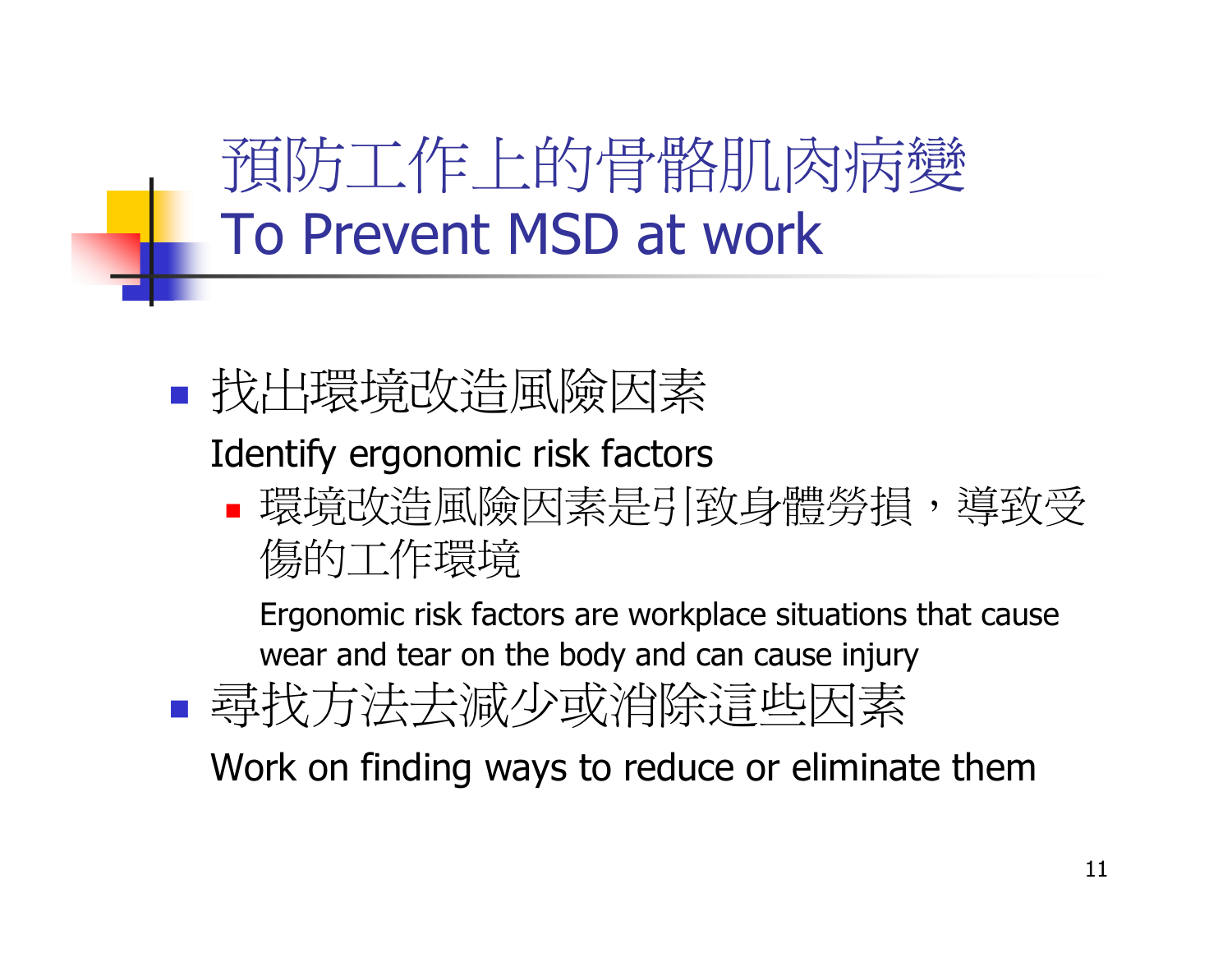

#### **Service Service** 風險因素:重複

Risk Factor: Repetition

**Service Service** 定義:同一動作不斷重複

Definition: Making the same motion  $over$  and over **Service Service** ■ 可解決辦法:重新設計工序減少重複; 增加重複動作之間的休息時間;以不同的動作工序循環

 time between repetitions; rotate among tasks with different motionsPossible Solutions: Redesign task to reduce repetitions; increase rest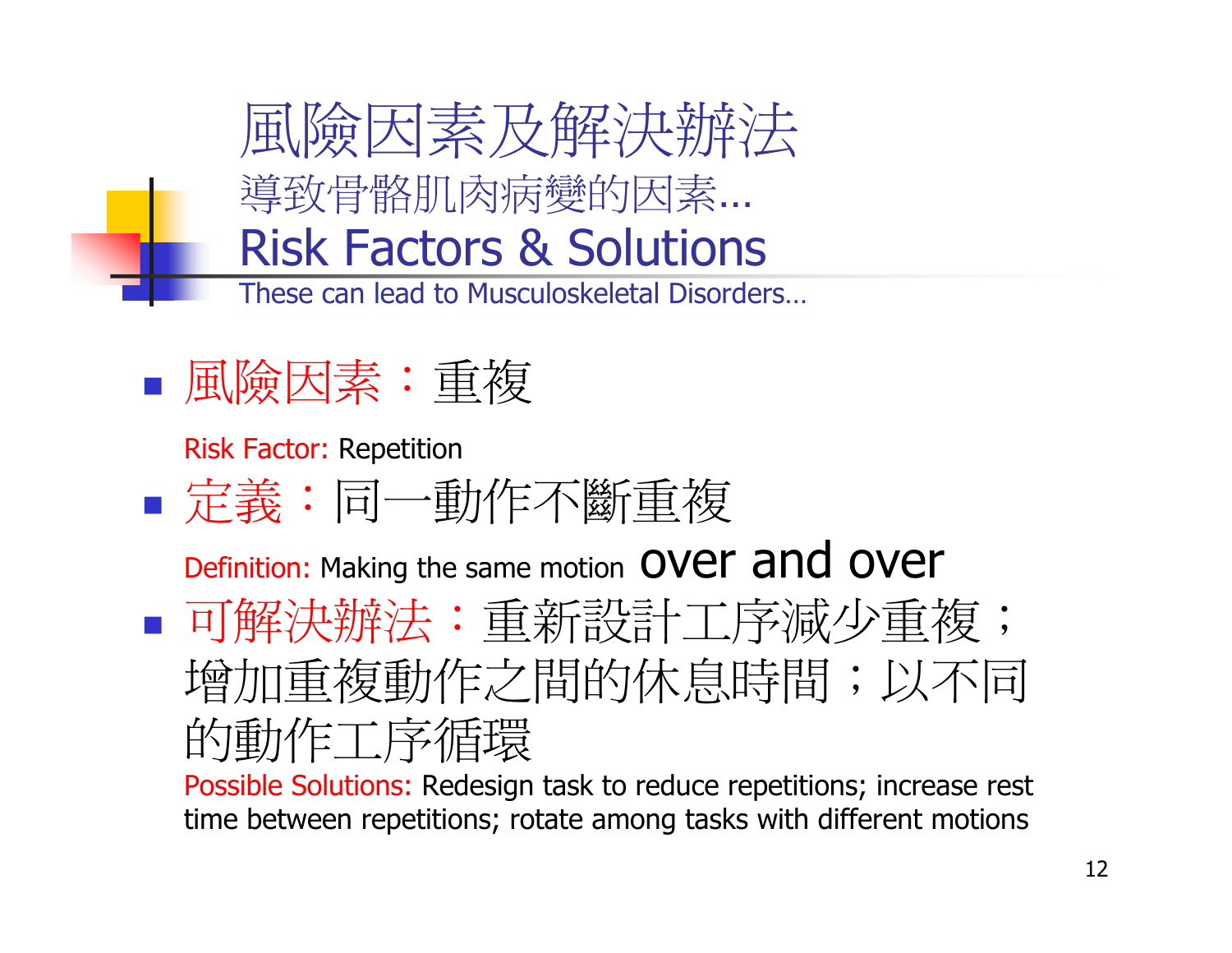風險因素及解決辦法 導致骨骼肌肉病變的因素… $\blacksquare$ Risk Factors & Solutions

These can lead to Musculoskeletal Disorders…

■ 風險因素:不良姿勢

Risk Factor: Awkward Posture

**Service Service** ■ 定義: 彎腰,探腰, 跪下, 蹲下或身體 任何部份時間太長

 Definition: Prolonged bending, reaching, kneeling, squatting, or twisting any part of your body

■可解決辦法:重設工序及儀器以保持身 **Service Service** 體存較「中正」的位置

 Possible Solutions: Redesign tasks and equipment to keep the body in more "neutral" positions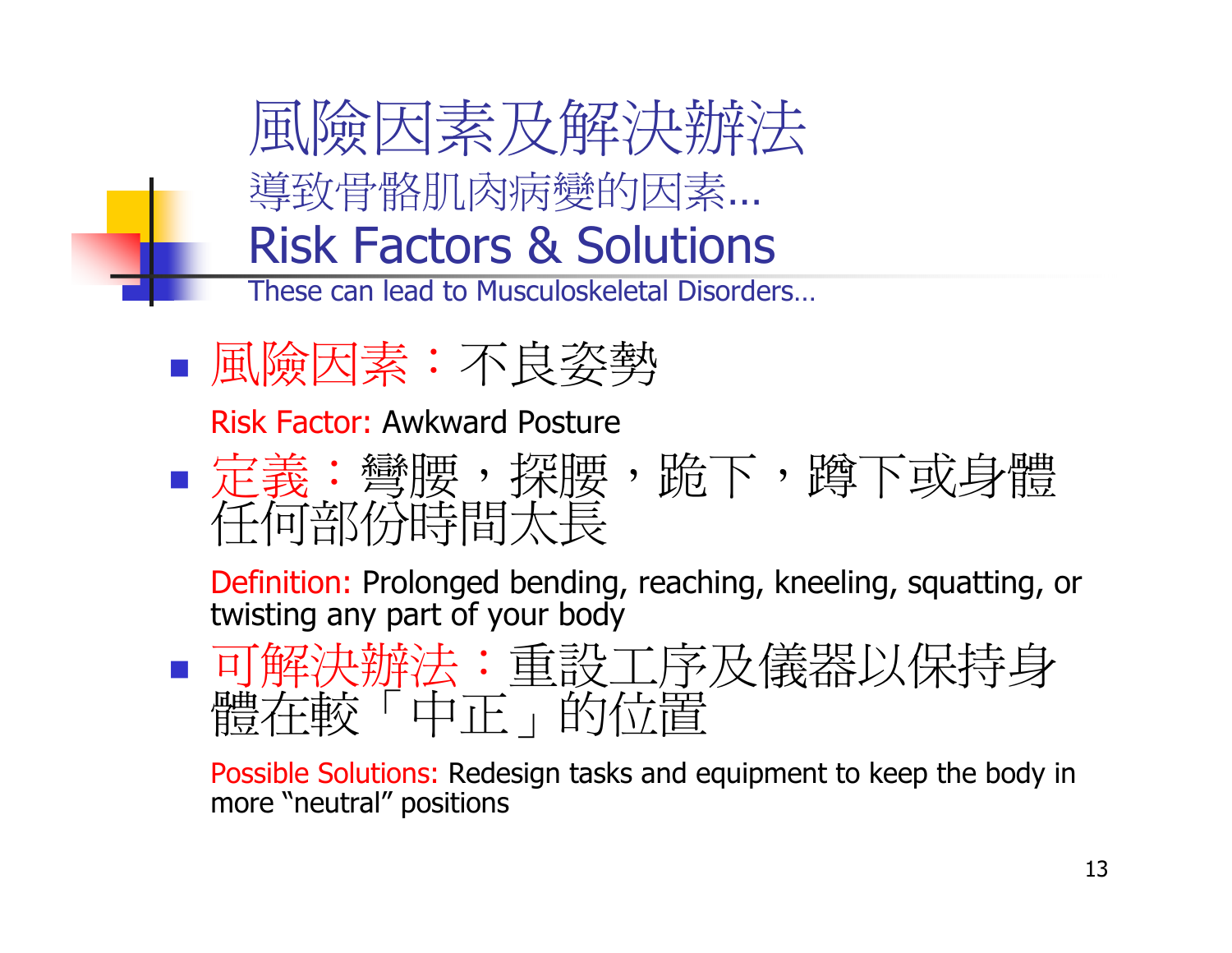

- These can lead to Musculoskeletal Disorders…
- **Service Service** 風險因素:重力的行動

Risk Factor: Forceful Motion

#### **Service Service** ■ 定義:需要過度的力量去做拉,猛擊 学<br>-推提舉的動作

 Definition: Excessive effort needed to do tasks such as pulling, pounding, pushing, lifting

■ 可解決的辦法: 重新設計工序以減少費 力;增加員工;使用機械以協助

 Possible Solutions: Redesign task to reduce the exertion needed; assign more staff; use mechanical assists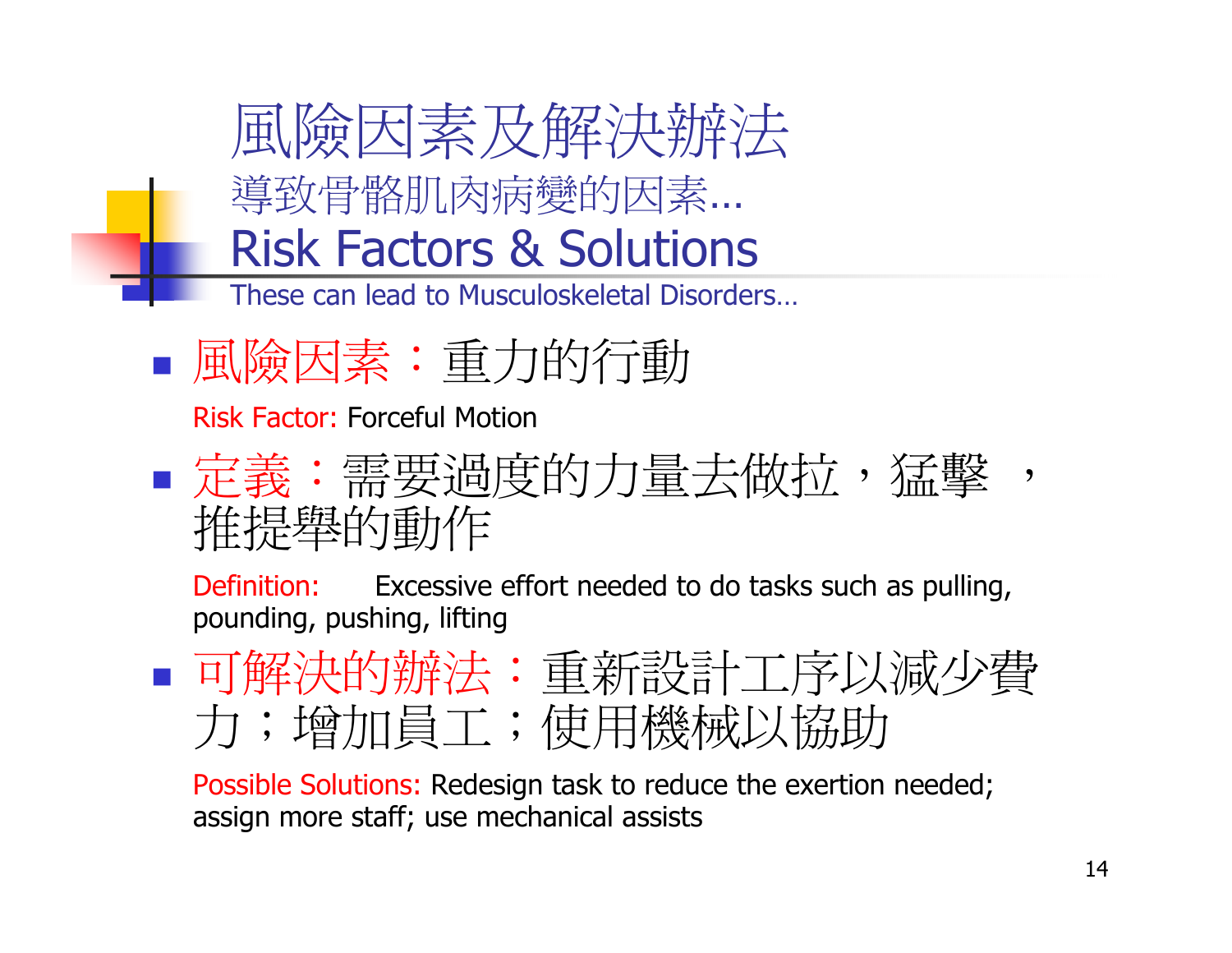

 可解決的辦法:重新設計工序以避免固定一個位置;提供改換位置的機會Possible Solutions: Redesign task to avoid stationary positions; provide opportunities to change position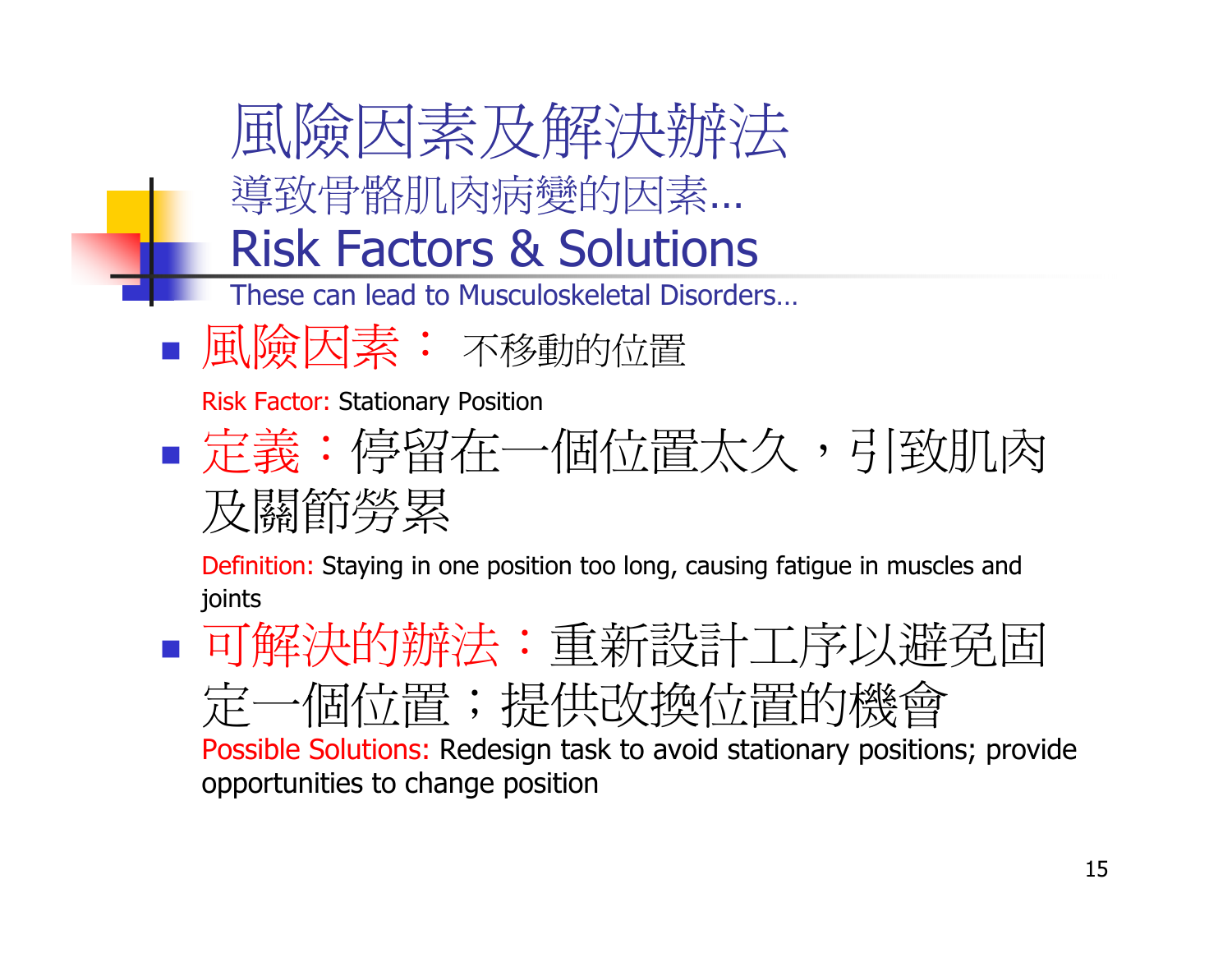

**Service Service** 風險因素:直接壓力

Risk Factor: Direct Pressure

**Service Service** ■ 定義:身體與硬面或尖角接壓時間太長 Definition: Prolonged contact of the body with a hard surface or edge■ 可解決的辦法:改善工具及儀器的設計 或擺放以減輕壓力;提供軟墊物

 Possible Solutions: Improve tool and equipment design or layout to eliminate pressure; provide cushioning material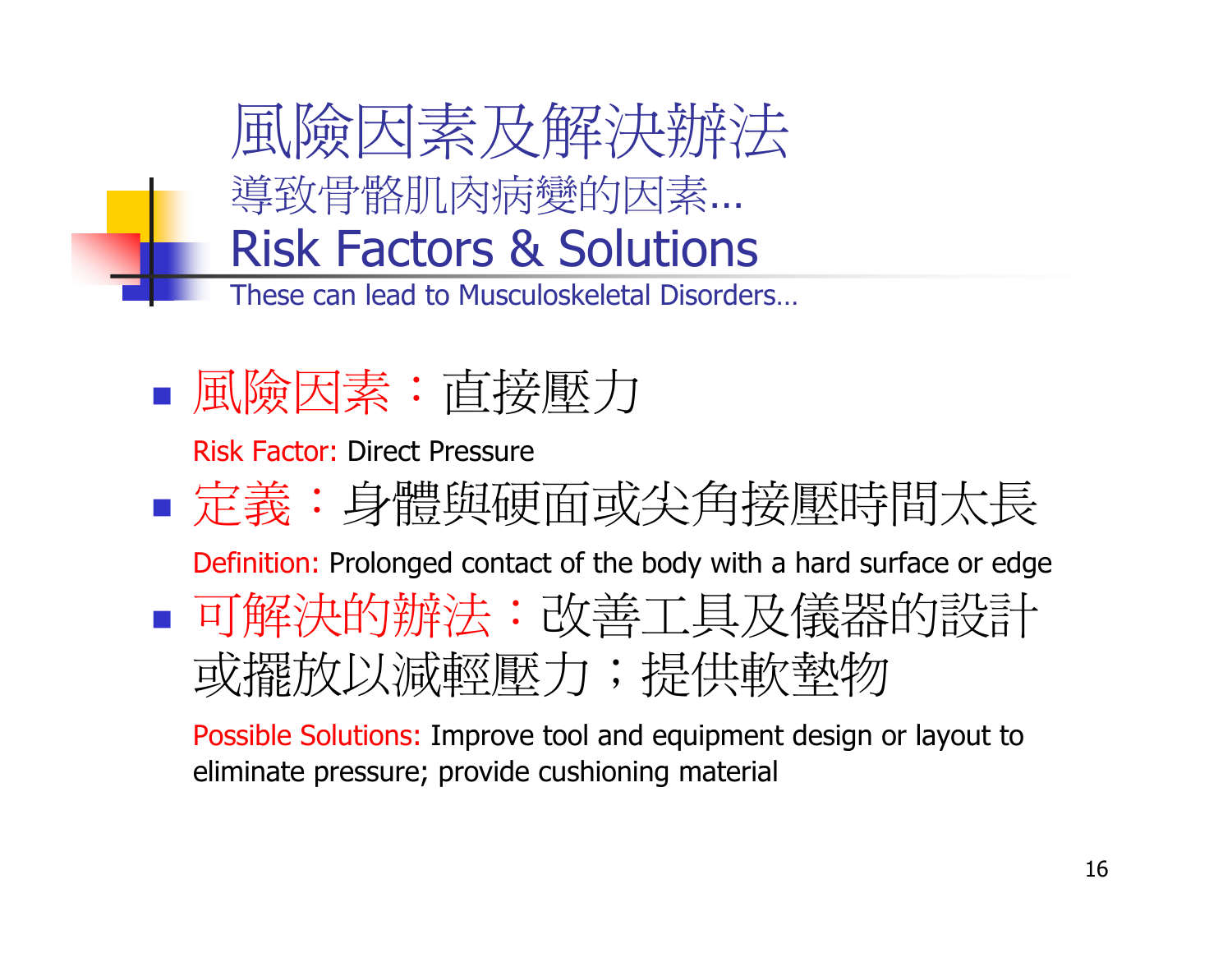



Risk Factor: Vibration

**Service Service** ■ 定義:使用震動性的用具或儀器

Definition: Using vibrating tools or equipment

**Service Service** ■ 可解決的辦法: 使手部與身體與震動隔 開;好好保養儀器 以減低多餘的震動<br>Possible Solutions: Insulate the hand or body from vibration:

Possible Solutions: Insulate the hand or body from vibration; keep tools or equipment in good condition to reduce excessive vibration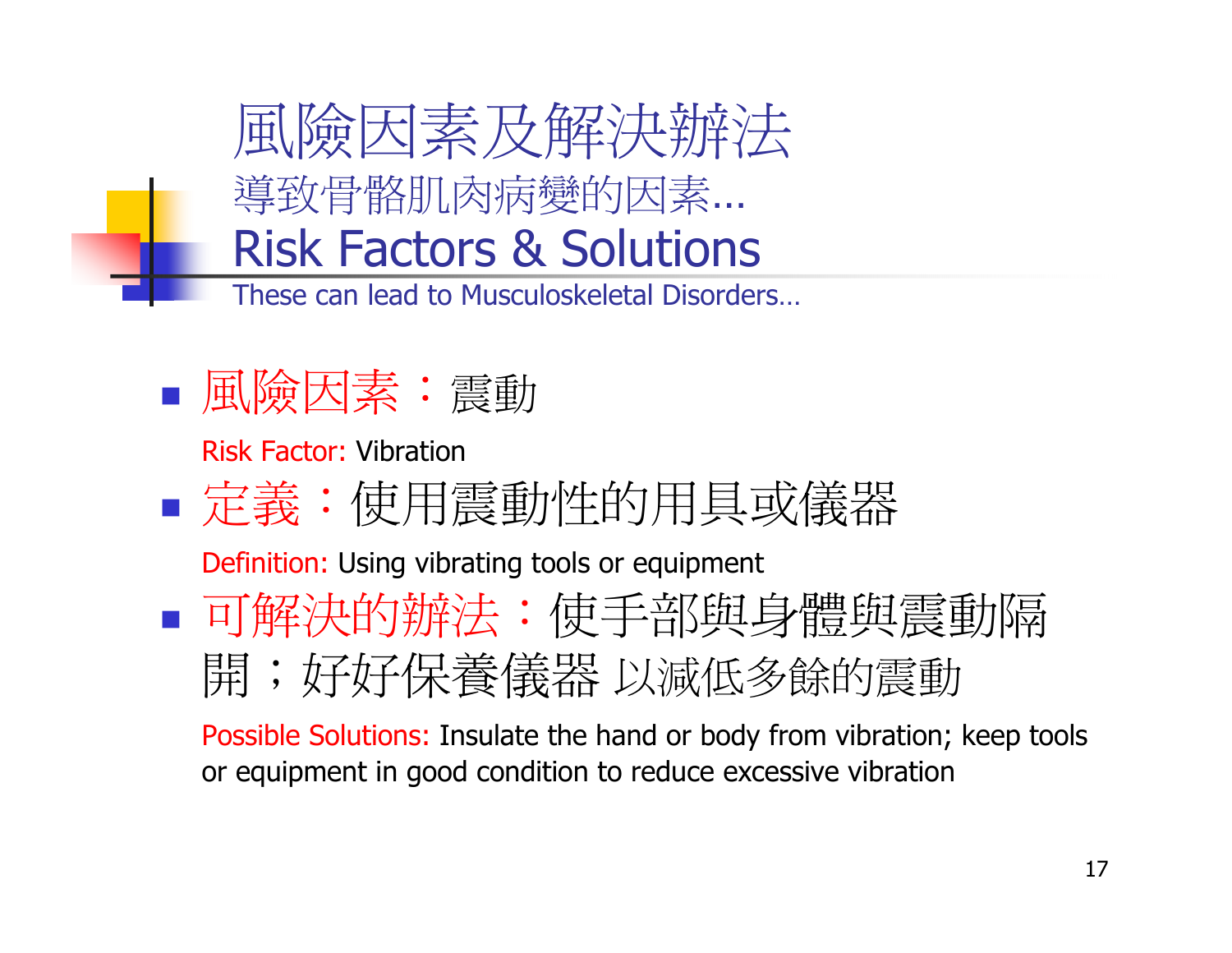

- 
- 風險因素:極端的溫度Risk Factor: Extreme Temperature
- 定義:在太熱或太冷的地方工作。炎寒減弱人的感覺,血液的流動,減低體力。炎熱增力人的勞累

 Definition: Working where it is too hot or too cold. Cold reduces feeling, blood flow, and strength. Heat increases fatigue.

P. ■ 可解決的辦法:盡可能控制溫度;帶手套及穿暖衣 服以保暖;在熱環境中給與休息時間及食水

 Possible Solutions: Control temperature where possible; insulate the body against cold by wearing gloves and warm clothing; provide breaks and fresh water in hot environments.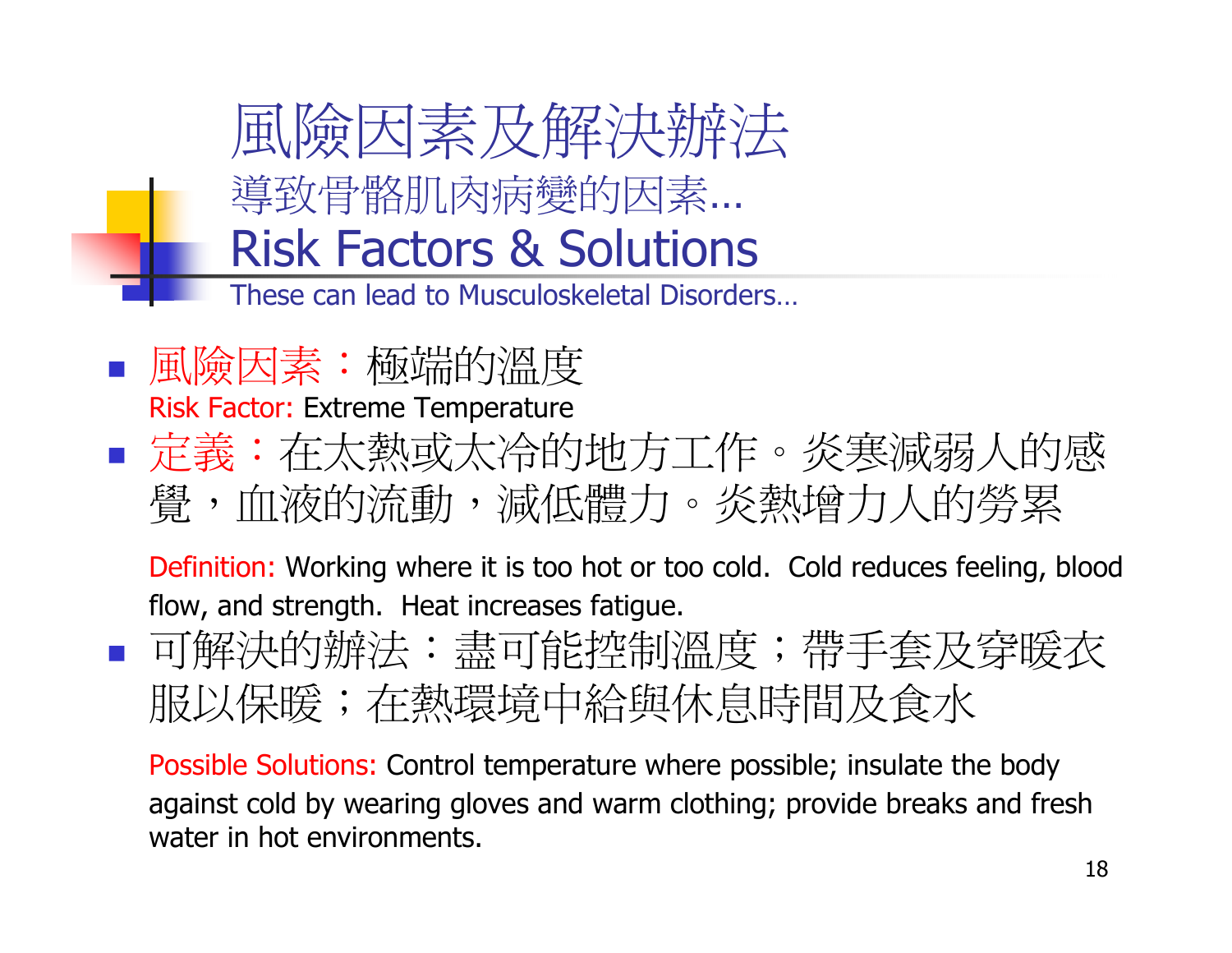

 Possible Solutions: Establish reasonable workload, sufficient breaks, task variety, individual autonomy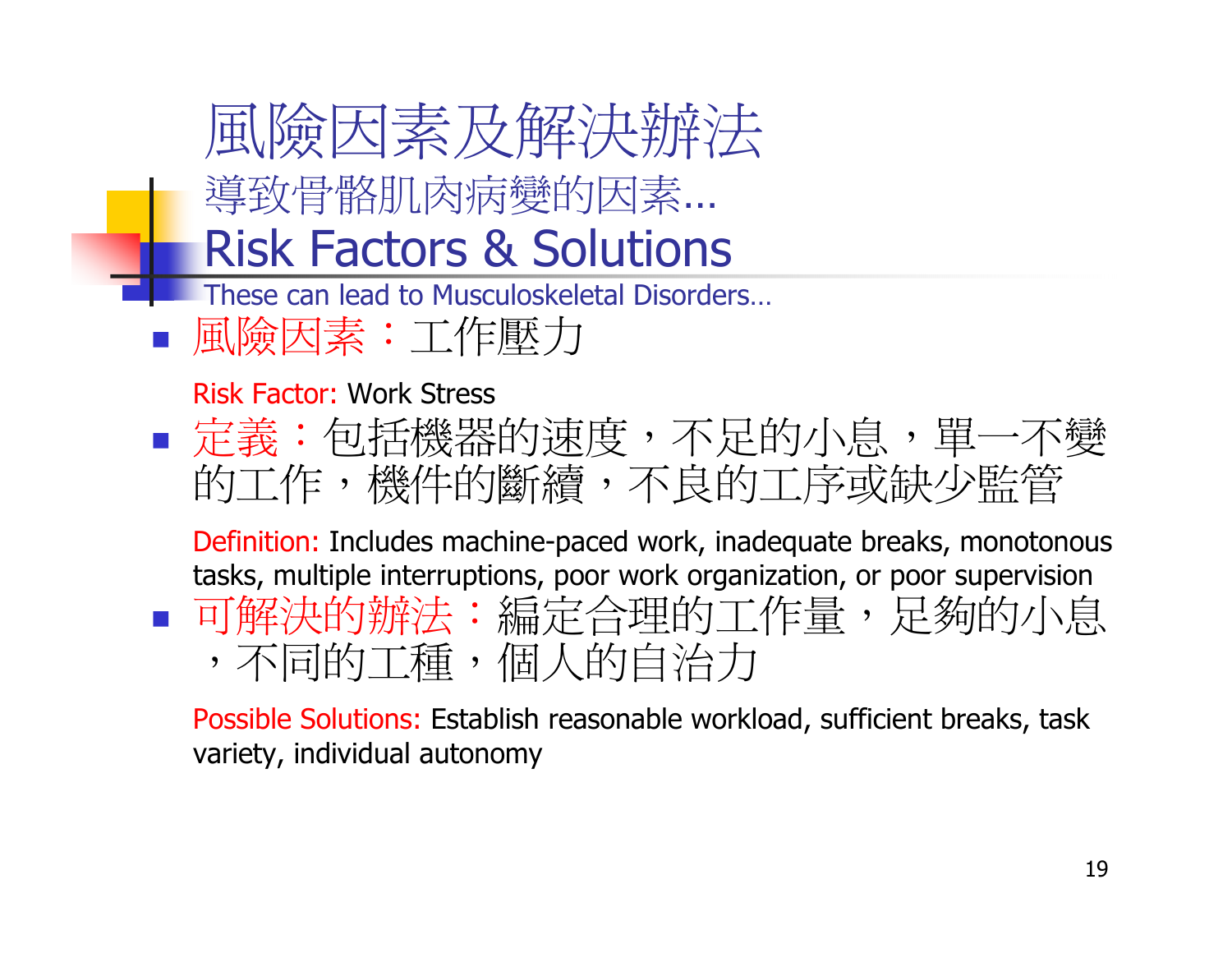

**Service Service** ■ 你面對風險因素越大, 受傷的機會越大

The more risk factors you face, the greater your chance of injury.

**Service Service** ■ 接觸風險因素越長, 受傷的機會越大

 The longer you are exposed to a risk factor, the greater your chance of injury.

■減少或消除風險因素,受傷的機會減低 By reducing or eliminating risk factors, the chance of injury can be decreased.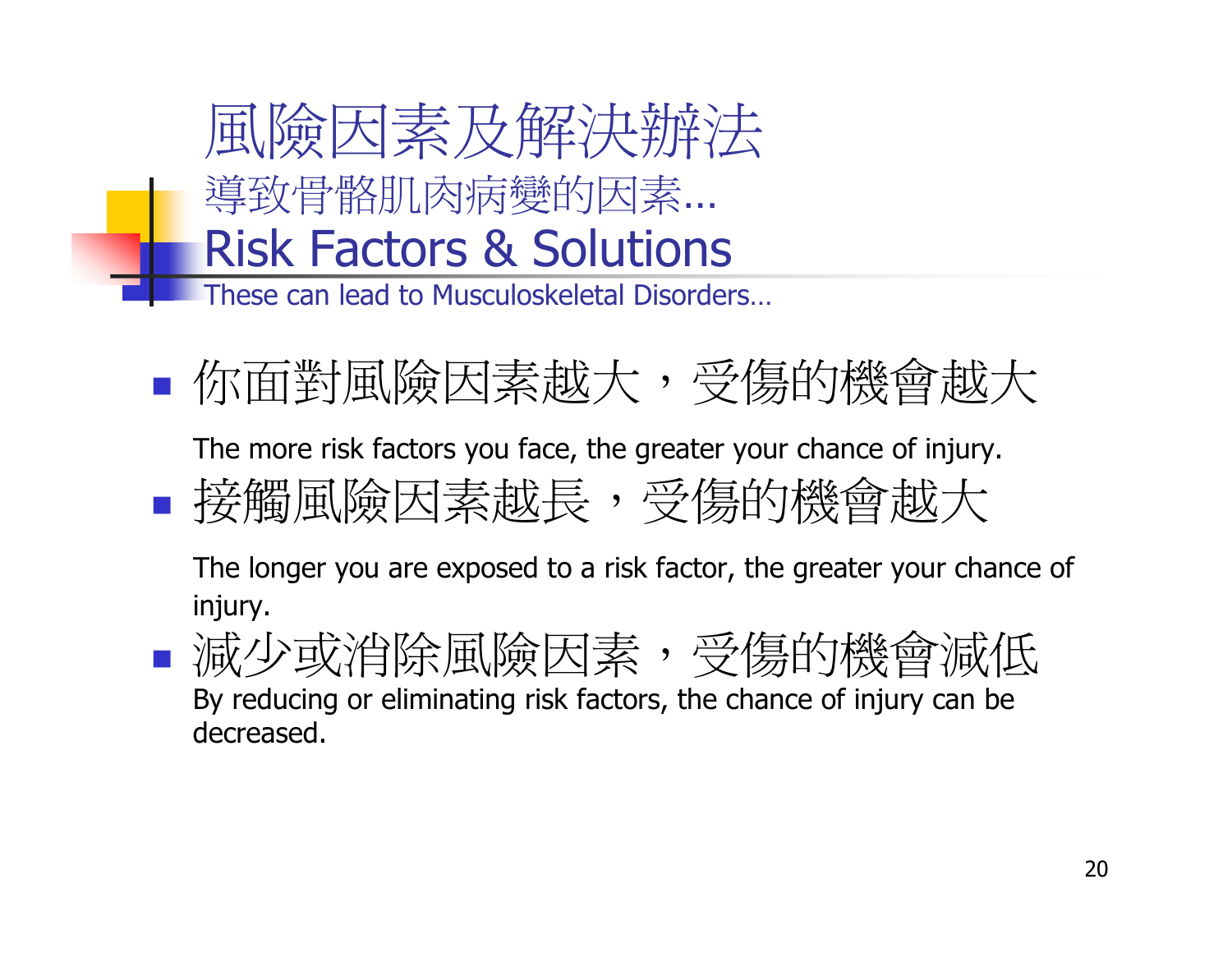



Talk to your co-workers

#### 與你的僱主傾談:僱主是負責工作環境的

 Talk to your employer: employer is responsible for work environment.組成安全委員會討論及預防工地的受傷

Organize a safety committee to discuss and prevent workplace injuries.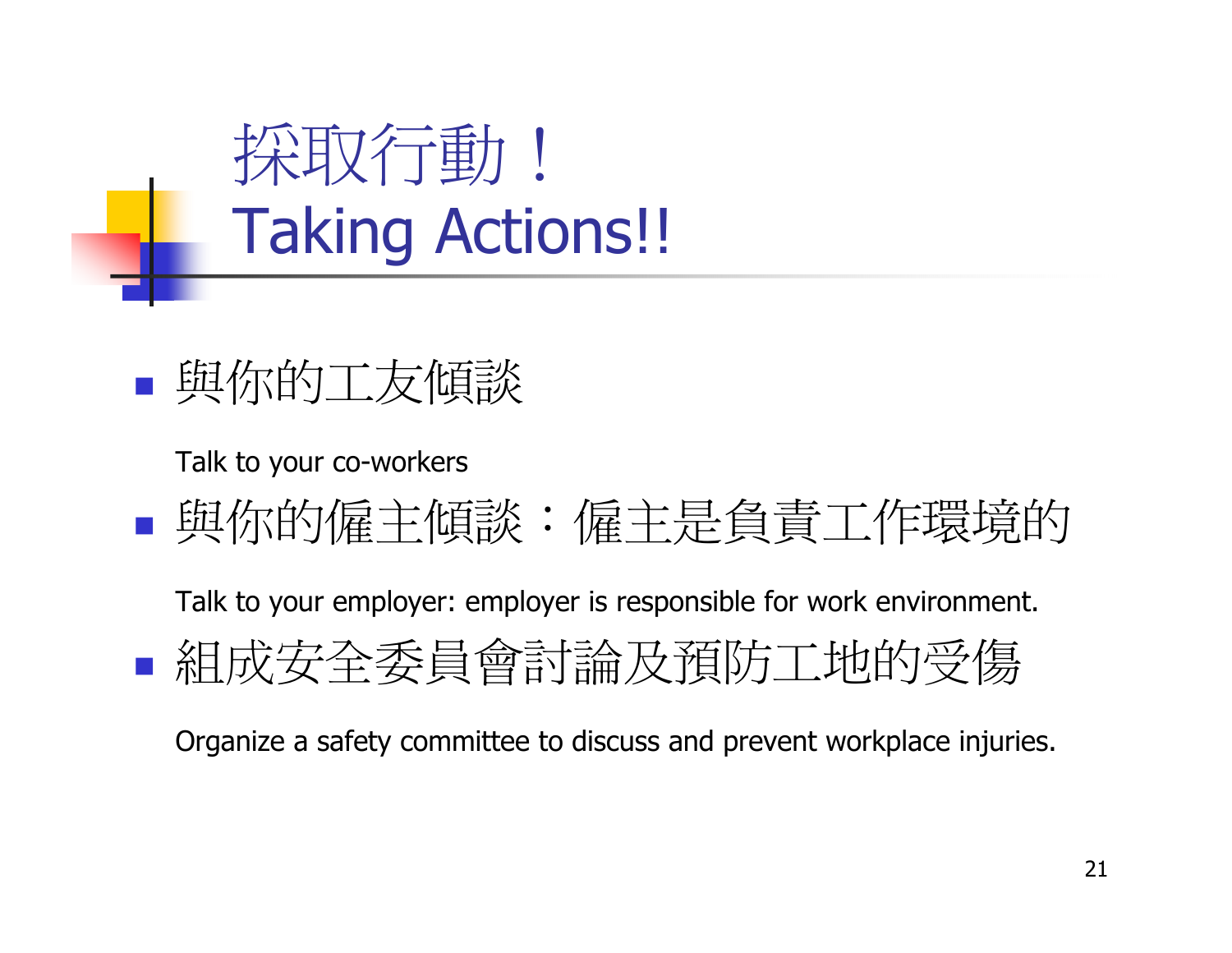### 僱主要負責Employer is responsible

**Service Service** ■ 超過一位僱員獲診斷是工傷

 More than one employee have been diagnosed with an ergonomic injury

■ 傷自同一工種

From the exact same tasks

■ 醫生診斷爲與工作有關

Have been diagnosed by a doctor as work related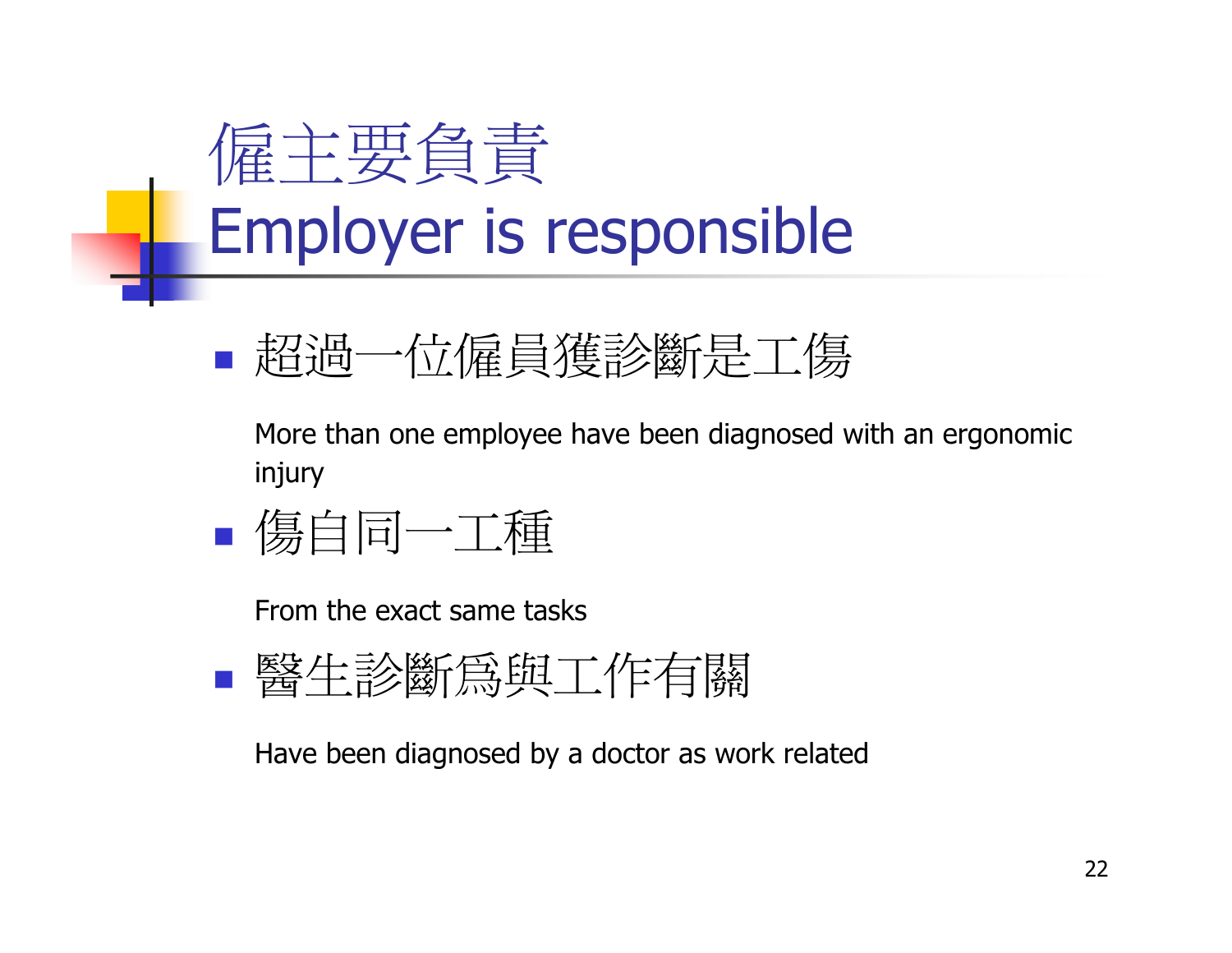## 加州職業安全衞生署Cal/OSHA

**Service Service** ■僱主必須依循由名爲加州職業安全 衛生署的政府機構制定的工地安全 條例。這些條例保障工人在工地受到危害,生病及受傷

 Employers must follow workplace safety regulations made by a government agency called Cal/OSHA. These regulations protect workers from hazards, illnesses, and injuries in the workplace.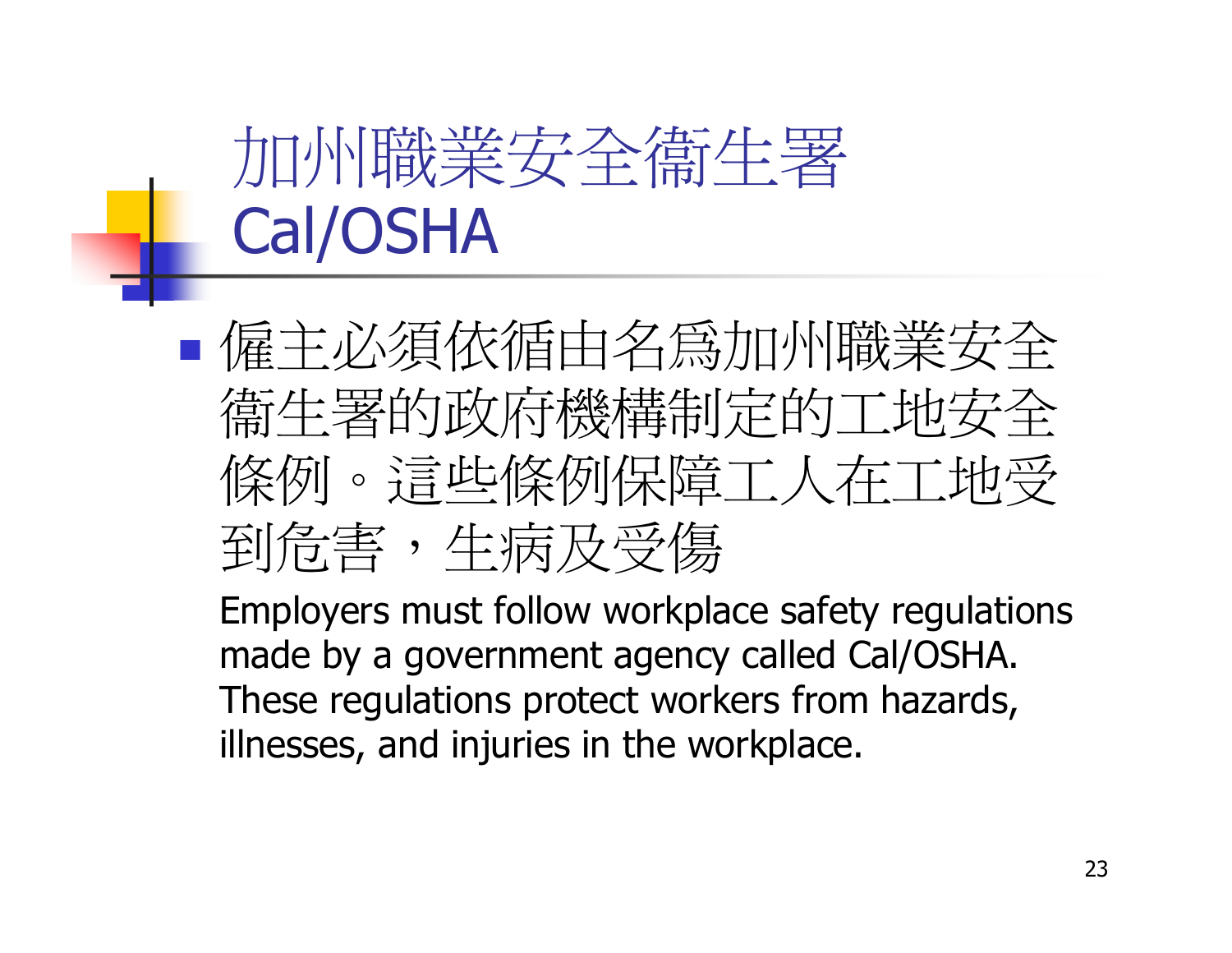#### 加州職業安全衞生署Cal/OSHA

**Service Service**  若僱主違反這條例,可向加州職業安全*衞生署作健康及安全投訴* 

 If an employer violates such regulations, a health and safety complaint can be reported to Cal/OSHA.

 投訴是守密的。加州職業安全衞生署會調查該工地是否遵照這些安全條例

 Complaints are confidential. Cal/OSHA can investigate to see if the workplace is following these safety regulations.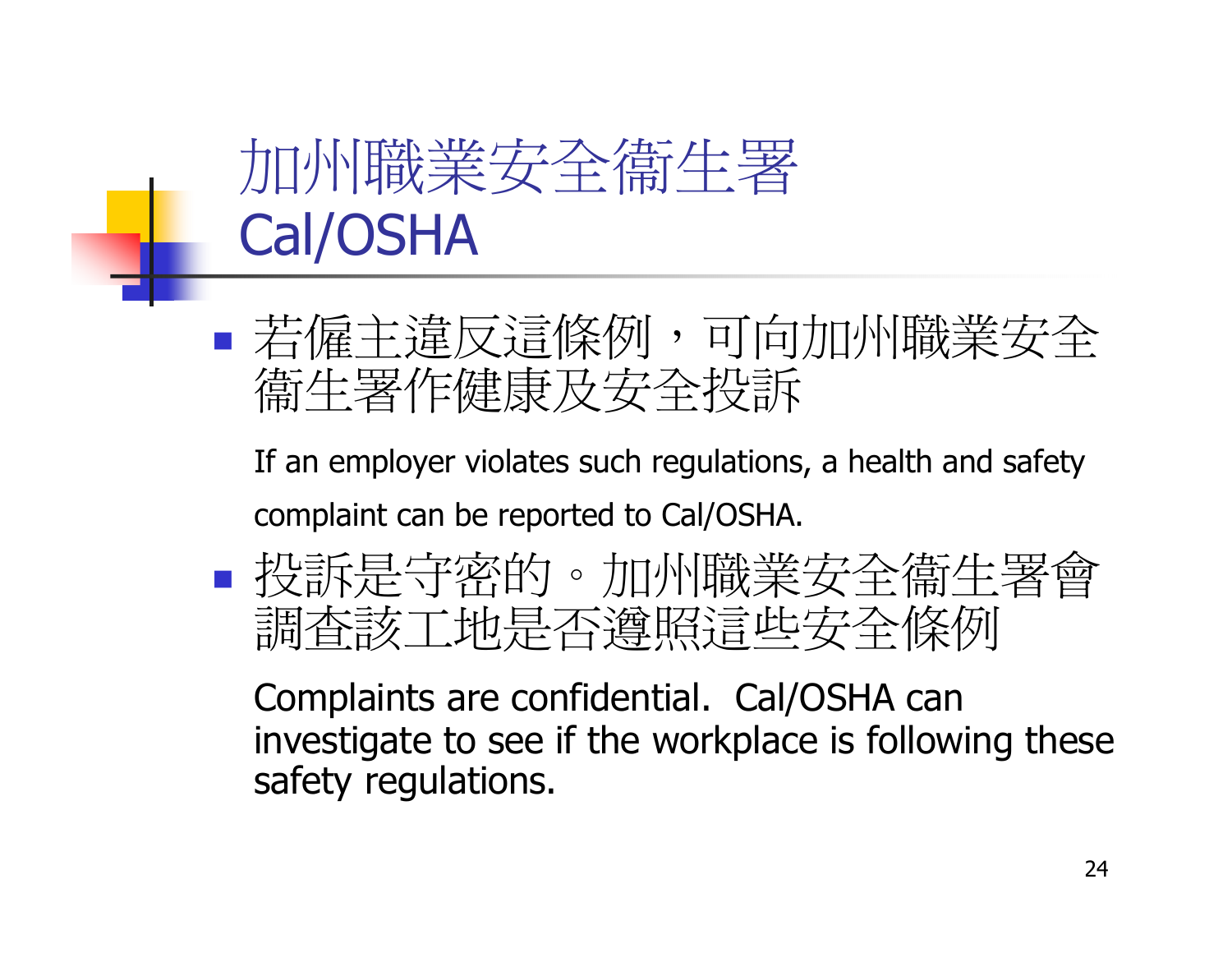

減少及消除環境改造風險因素

Reduce and eliminate ergonomic risk factors

徵狀出現時要及早治療

Get early treatment if symptoms arise

採取行動!

Take Action!!

- n. 安全委員會
- Safety Committee
- 向負責你的全工作安全環境的僱主傾談n.

Talk to your employer who is responsible for your safe work environment

n. 加州職業安全衞生署

Cal/OSHA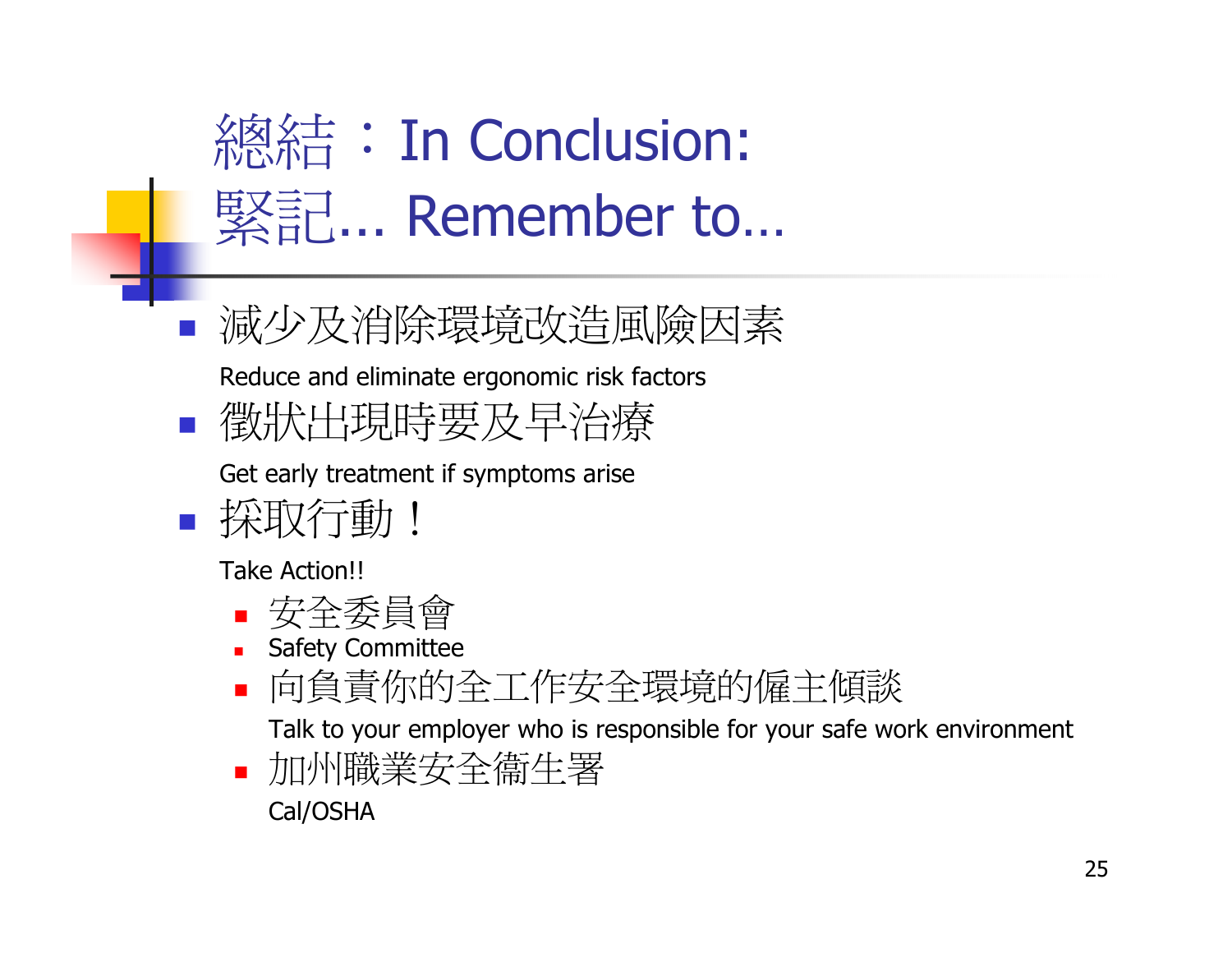## 問 題Questions

# **? ? ?**